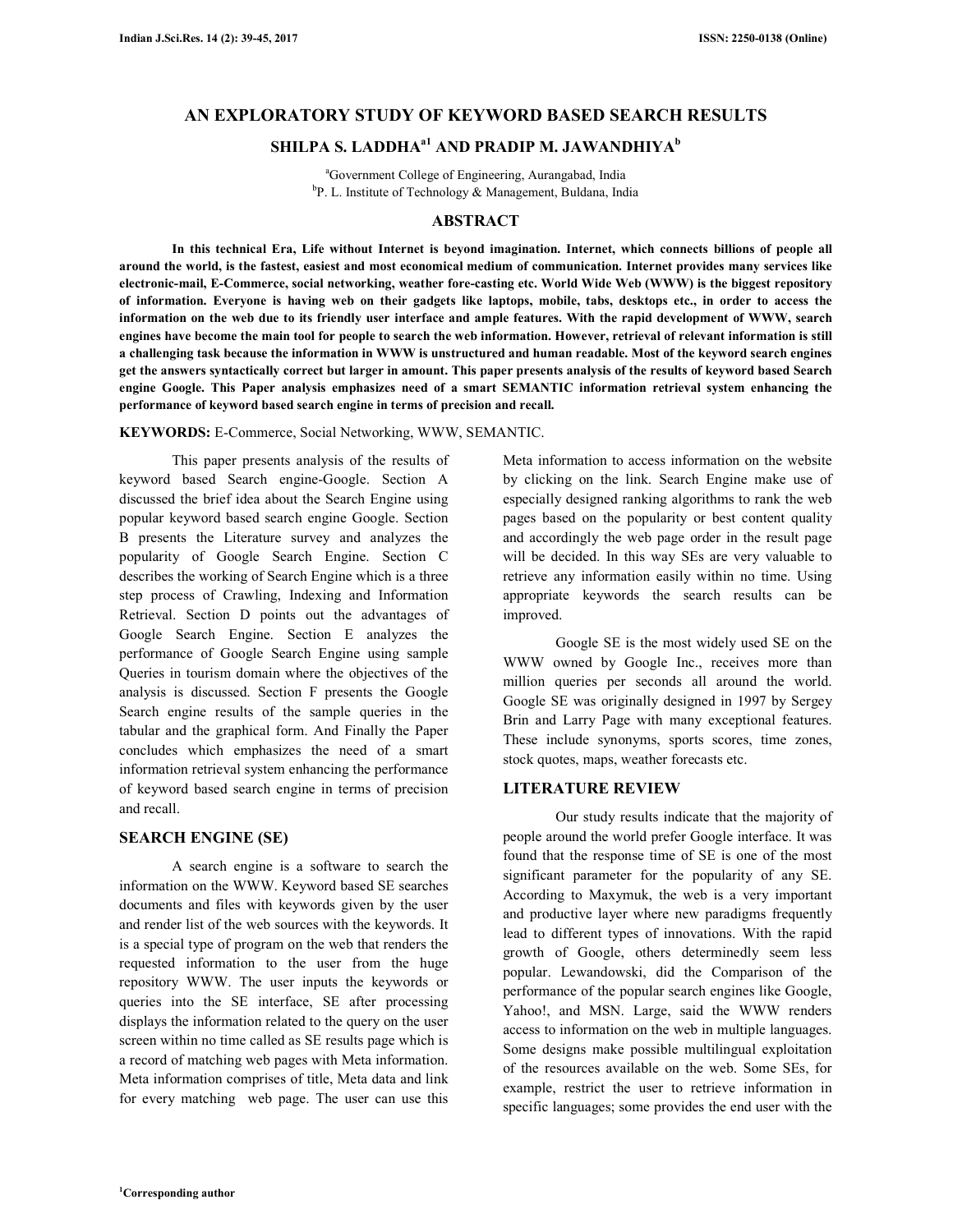flexible interface in a choosing the language. Many popular web sites also provides their information in multiple languages, typically is English. According to Arnold, locating the required digital item on the web is very much challenging job. Google and other SE companies are becoming application platforms. Jamali, research result shows that Google is popular for problem-oriented information searching. The results also prove the increasing trust of scientists on general SEs, specifically Google, for finding academic articles.

# **WORKING OF SEARCH ENGINE**

 WWW is the biggest repository of information. To locate the required information on the web, the SE plays the key role. Without search engines, locating anything on the Web is challenging job, unless we know the exact URL on which the information is present.The three step search engine information retrieval process is as shown in Figure 1 and discussed below:



**Figure 1: Information Retrieval Process of a Search Engine** 

# **Crawling**

 Crawling, is the most delicate application used for interacting with hundreds of thousands of web servers and various name servers which are all beyond the scope of the system and retrieving a list of everything over there the page title, keywords , images, other pages it links etc. The crawler then provides all the collected data for indexing to a central repository. In order to cover the hundreds of millions of web pages, the crawler will revisit these sites at regular interval to check for any new information. This interval is decided at the administrator level. To locate required information on the hundreds of millions of Web resources, a SE makes use of special software robots, called spiders, for constructing lists of the words found on different URLs. The process of constructing the lists by the spider is called Web crawling. In order to construct and retain useful list of words, a SEs spiders have to visit lots of pages. The question may arise that about the spiders starting point over the Web. The normal starting points are lists of very popular pages and heavily used servers. The spider usually starts its traversal from a popular site, index the words on its pages and repeat this process for every link found within the website. Google has a fast distributed crawling system.

### **Indexing**

 Indexing is the process of analyzing the crawled contents and keep in huge repository. In this, SEs uses the information that spiders can view and understand and maintain it in huge repository in a suitable manner helpful for information retrieval. The simplest SE just store the keyword and the URL with its source where it was found. The popular SEs maintain more information along with the word and URL to render more relevant results by assigning weight to each entry by using some mathematical formula. This is one of the key reasons that a search for the same keyword will render different search results on different search engines, with the search pages presented in different order to the end user. Indexing makes the information retrieval faster. There are various methods to create the index out of which the most efficiently used method to create index is hashing in which a hash table is created using a formula to numerical value which is attached with each word.

#### **Retrieve Information**

 User input the query in the SE interface which in turn matches the indexed content with users search query or keywords and retrieve the most relevant and reliable list of records from their repository.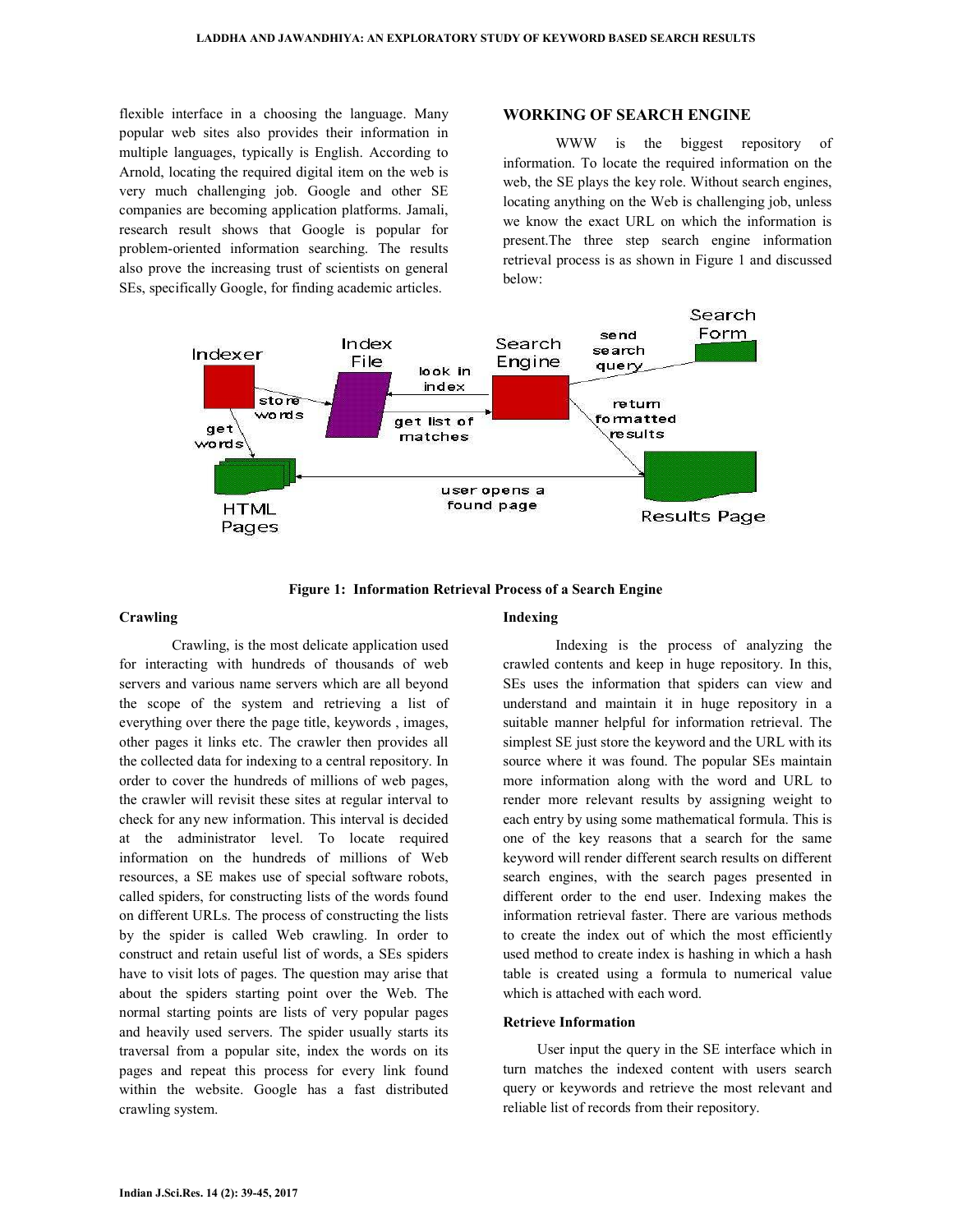The goal of searching is to provide quality search results efficiently. Many of the large commercial search engines seemed to have made great progress in terms of efficiency. Therefore, we have focused more on quality of search in our research. Google maintains much more information about web documents than typical search engines.

# **Advantages of Google**

 It helps the user to search proficiently by providing appropriate guidelines. The most significant guideline is to use particular words to illustrate what we are searching. When typing the keywords, Google's suggestion for the full key words is very much useful. Because if the query comprises of vague words, the success rate of getting the relevant result will be reduced. It facilitates many types for the search results, like web, images, videos, shopping, news etc. With the selection of specific type, a user can get specific results on the webs. The search results show the title in the first line, the Meta information of webpage in the next several lines, and the URL. This provides sufficient information to the user to rapidly locate and find information from other web pages in the ranked results. This proves the efficient working of search engines. Google on its URL, provides the very simple search interface, the Google trademark picture and the search types understandable by any common man. Google provides relevant results quickly and precisely than other popular SEs.

#### **Performance Analysis using Sample Queries**

 In this technical era, life is very much dependent on the internet to get all type of information very quickly all over the world. The Web has significantly changed the way of locating the required information from the large amount of information available on the web. User friendly interface to access the SE plays the key role for analyzing the best SEs. So, there is a need to analyses the relevancy of the result provided by the SE. For analyzing the performance of Google SEs, we conducted the result analysis by providing around 57 queries related to tourism domain to the Google SE.

 Objective of the Analysis: This analysis is conducted to know the: Time taken by search engine to execute the query, total number of results rendered by the search engine to execute the query, number of links displayed on first page, number of irrelevant links displayed on first page, percentage of irrelevant results, number of relevant links displayed on first page, percentage of relevant results. Analysis results will be used to find out the performance of Google search engine with respect to sample queries in the tourism domain. The analysis is as shown in Table 1, Fig.2, Fig. 3 and Fig. 4.

# **RESULTS**

| Sr.<br>N <sub>0</sub> | Domain<br>Area        | Query          |                                                 | Google                  |                  |                 |                     |                                 |                   |                             |  |
|-----------------------|-----------------------|----------------|-------------------------------------------------|-------------------------|------------------|-----------------|---------------------|---------------------------------|-------------------|-----------------------------|--|
|                       |                       |                |                                                 | Ex.<br>Time<br>(second) | Total<br>Results | Page 1<br>links | Irrelevant<br>links | $%$ of<br>Irrelevant<br>Results | Direct<br>Results | $%$ of<br>Direct<br>Results |  |
| 1                     | <b>Bus</b><br>Service | Q1             | bus from delhi<br>to Shimla                     | 0.76                    | 4,89,000         | 17              | 5                   | 29.4117647                      | $\mathbf{0}$      | 100                         |  |
|                       |                       | Q2             | bus for pune to<br>mumbai                       | 0.8                     | 9,96,000         | 17              | $\overline{3}$      | 17.6470588                      | $\boldsymbol{0}$  | 100                         |  |
|                       |                       | Q <sub>3</sub> | bus between<br>aurangabad to<br>nagpur          | 0.62                    | 5,86,000         | 17              | 3                   | 17.6470588                      | $\boldsymbol{0}$  | 100                         |  |
|                       |                       | Q4             | bus between<br>bhopal and<br>indore             | 0.53                    | 5,84,000         | 17              | 3                   | 17.6470588                      | $\mathbf{0}$      | 100                         |  |
| $\mathbf{2}$          | How to<br>reach       | Q5             | how to reach<br>from<br>aurangabad to<br>mumbai | 0.42                    | 5,20,000         | 18              | 3                   | 16.6666667                      | 0.5               | 50                          |  |
|                       |                       | Q <sub>6</sub> | how to reach<br>jaipur                          | 0.54                    | 7,43,000         | 12              | $\boldsymbol{0}$    | $\mathbf{0}$                    | 0.5               | 50                          |  |
|                       |                       | Q7             | how to reach<br>aurangabad<br>maharashtra       | 0.59                    | 4,81,000         | 16              | $\overline{c}$      | 12.5                            | 0.5               | 50                          |  |
|                       |                       | Q <sub>8</sub> | How to travel<br>manali                         | 0.62                    | 5,42,000         | 17              | $\overline{4}$      | 23.5294118                      | $\mathbf{0}$      | 100                         |  |
|                       |                       | Q9             | tourist places in                               | NA                      | 1170000          | 12              | $\boldsymbol{0}$    | $\theta$                        |                   | 100                         |  |

# **Table 1: Result analysis**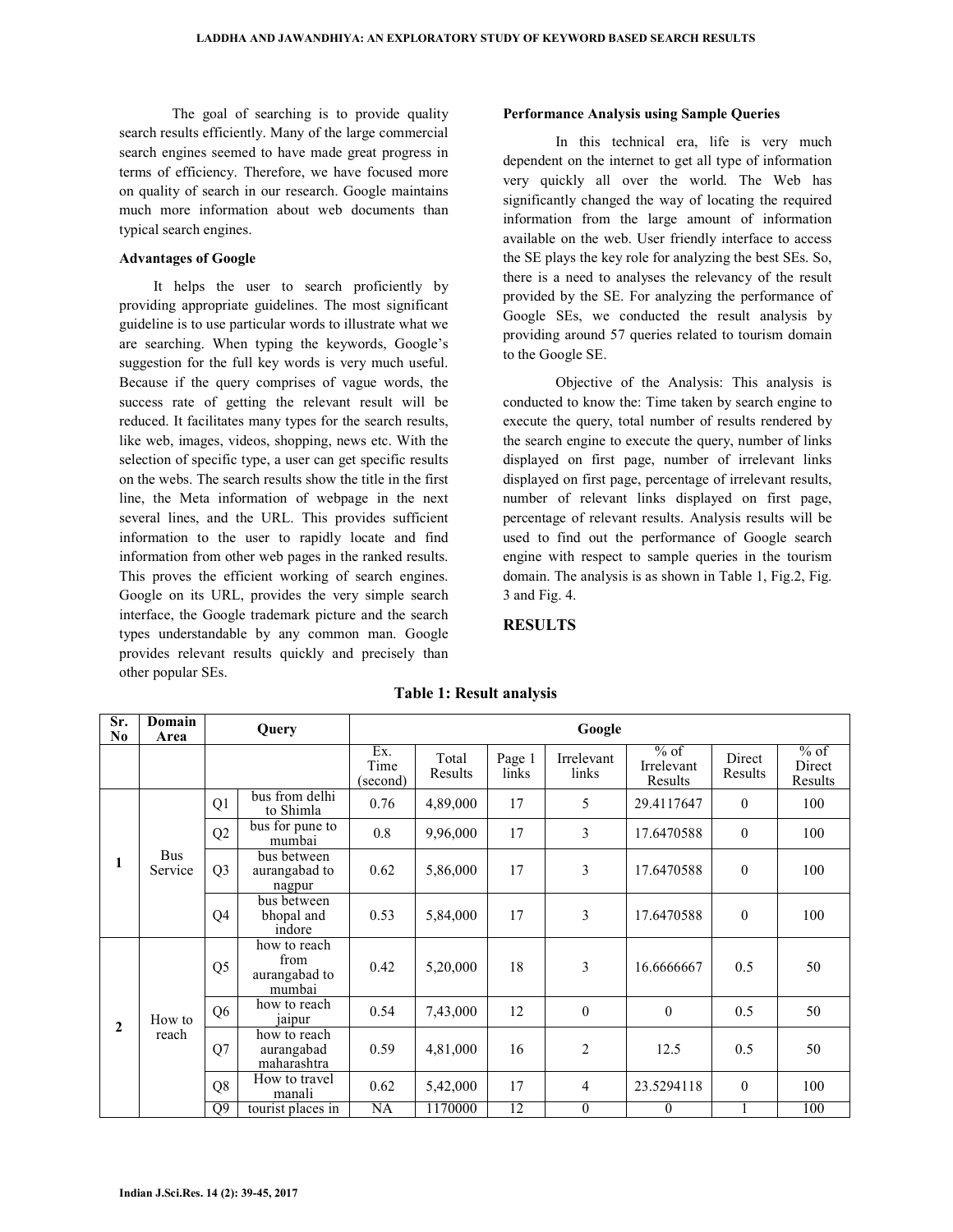### **LADDHA AND JAWANDHIYA: AN EXPLORATORY STUDY OF KEYWORD BASED SEARCH RESULTS**

| $\mathbf{3}$   | Tourist<br><b>Spots</b>      | $\begin{matrix} Q \\ 10 \end{matrix}$       | kerala<br>visiting spots in                        | NA   | $\overline{0}$<br>440000    | 13 | $\overline{2}$   | 15.3846154       | 1                | 100              |
|----------------|------------------------------|---------------------------------------------|----------------------------------------------------|------|-----------------------------|----|------------------|------------------|------------------|------------------|
|                |                              |                                             | agra<br>find visiting                              |      |                             |    |                  |                  |                  |                  |
|                |                              | Q<br>11                                     | places in<br>kolkata region                        | 0.67 | 16,20,00<br>$\overline{0}$  | 14 | 3                | 21.4285714       | $\boldsymbol{0}$ | 100              |
|                |                              | $\begin{smallmatrix}Q\\12\end{smallmatrix}$ | famous places<br>in mysore<br>karnataka            | NA   | 553000                      | 12 | 3                | 25               | 1                | 100              |
| 4              | Train                        | $\overline{Q}$<br>$1\overline{3}$           | train from<br>mumbai to pune                       | 0.7  | 7,54,000                    | 10 | $\boldsymbol{0}$ | $\boldsymbol{0}$ | $\boldsymbol{0}$ | 100              |
|                |                              | $\overline{Q}$<br>14                        | train bhopal to<br>jabalpur                        | 0.6  | 4,14,000                    | 10 | $\boldsymbol{0}$ | $\boldsymbol{0}$ | $\boldsymbol{0}$ | 100              |
|                |                              | $\overline{Q}$<br>15                        | train kolkata to<br>darjeeling                     | 1.08 | 4,15,000                    | 11 | $\overline{2}$   | 18.1818182       | $\mathbf{0}$     | 100              |
|                |                              | Q<br>$1\tilde{6}$                           | train between<br>aurangabad to<br>nagpur           | 0.65 | 4,55,000                    | 10 | $\boldsymbol{0}$ | $\boldsymbol{0}$ | $\mathbf{0}$     | 100              |
|                | Weather                      | $\overline{Q}$<br>17                        | weather pune                                       | 0.59 | 7,18,000                    | 11 | $\mathbf{1}$     | 9.09090909       | $\mathbf{1}$     | 100              |
| 5              |                              | ${\bf Q}$<br>18                             | today weather<br>report in<br>mumbai               | 0.46 | 6,55,000                    | 17 | $\overline{4}$   | 23.5294118       | 1                | 100              |
|                |                              | Q<br>$1\tilde{9}$                           | today palakkad<br>weather in<br>kerala             | 0.47 | 1,86,000                    | 15 | $\overline{4}$   | 26.6666667       | $\mathbf{1}$     | 100              |
|                |                              | $\overline{Q}$ <sub>20</sub>                | surat weather                                      | 0.44 | 7,01,000                    | 14 | 3                | 21.4285714       | $\mathbf{1}$     | 100              |
|                | Distance                     | $\overline{Q}$ <sub>21</sub>                | indore to<br>jabalpur km                           | 1.04 | 6,18,000                    | 10 | 5                | 50               | $\mathbf{1}$     | 100              |
|                |                              | $\overline{Q}$ <sub>22</sub>                | km from agra to<br>shimla                          | 0.74 | 5,00,000                    | 10 | $\overline{2}$   | 20               | $\mathbf{1}$     | 100              |
| 6              |                              | Q<br>$2\overline{3}$                        | distance from<br>nagpur to<br>aurangabad           | 0.8  | 4,81,000                    | 11 | $\mathbf{1}$     | 9.09090909       | $\mathbf{1}$     | 100              |
|                |                              | Q<br>$2\tilde{4}$                           | show distance<br>between kolkata<br>and darjeeling | 0.97 | 3,25,000                    | 13 | $\overline{4}$   | 30.7692308       | $\mathbf{1}$     | 100              |
|                | CityStat<br>e                | $rac{Q}{25}$                                | display cities of<br>goa                           | 0.69 | 4,23,000                    | 16 | 6                | 37.5             | $\mathbf{0}$     | $\mathbf{0}$     |
| $\overline{7}$ |                              | $\overline{Q}$<br>$2\tilde{6}$              | get cities of<br>manipur                           | 0.6  | 2,00,00,0<br>0 <sup>0</sup> | 17 | 6                | 35.2941176       | $\boldsymbol{0}$ | $\boldsymbol{0}$ |
|                |                              | $\overline{Q}$<br>27                        | state of kullu                                     | 0.48 | 4,47,000                    | 13 | 3                | 23.0769231       | $\boldsymbol{0}$ | $\boldsymbol{0}$ |
|                |                              | $\overline{Q}$<br>28                        | agra in which<br>state                             | 0.61 | 1,03,00,0<br>$00\,$         | 16 | $\overline{4}$   | 25               | $\mathbf{1}$     | 100              |
|                | State<br>List                | $\begin{smallmatrix}Q\\29\end{smallmatrix}$ | indian state                                       | 0.45 | 98,90,00,<br>000            | 17 | 5                | 29.4117647       | 0.5              | 50               |
| 8              |                              | Q<br>30 <sup>°</sup>                        | get states of<br>bharat                            | NA   | 768000                      | 11 | $\overline{3}$   | 27.2727273       | $\mathbf{1}$     | 100              |
|                |                              | $\frac{Q}{31}$                              | find states                                        | 0.56 | 1,93,00,0<br>0,000          | 11 | 11               | 100              | $\boldsymbol{0}$ | $\overline{0}$   |
|                |                              | $rac{Q}{32}$                                | states                                             | 0.48 | 4,16,00,0<br>0,000          | 9  | $\tau$           | 77.7777778       | 0.5              | 50               |
| 9              | About<br>City                | $rac{Q}{33}$                                | about pune                                         | 0.47 | 4220000<br>$\theta$         | 10 | $\boldsymbol{0}$ | $\boldsymbol{0}$ | $\mathbf{1}$     | 100              |
|                |                              | $\overline{Q}$<br>34                        | abt shimla                                         | 0.67 | 1030000                     | 10 | $\mathbf{1}$     | 10               | 1                | 100              |
|                |                              | $rac{Q}{35}$                                | abut nashik                                        | 0.59 | 1320000                     | 10 | $\boldsymbol{0}$ | $\mathbf{0}$     | $\mathbf{1}$     | 100              |
|                |                              | Q<br>36                                     | ABOUT ooty                                         | 0.6  | 872000                      | 12 | 3                | 25               | $\mathbf{1}$     | 100              |
| 10             | <b>Best</b><br>Time<br>Visit | $\overline{Q}$<br>37                        | best time to<br>visit shimla                       | 0.43 | 422000                      | 10 | $\mathbf{1}$     | 10               | $\boldsymbol{0}$ | $\mathbf{0}$     |
|                |                              | Q<br>$3\tilde{8}$                           | <b>Best Season To</b><br>Visit srinagar<br>Place   | 0.65 | 523000                      | 14 | $\overline{4}$   | 28.5714286       | $\mathbf{0}$     | $\overline{0}$   |
|                |                              | $\overline{Q}$                              | <b>Best Time To</b>                                | 0.49 | 663000                      | 10 | $\overline{0}$   | $\overline{0}$   | $\overline{0}$   | $\overline{0}$   |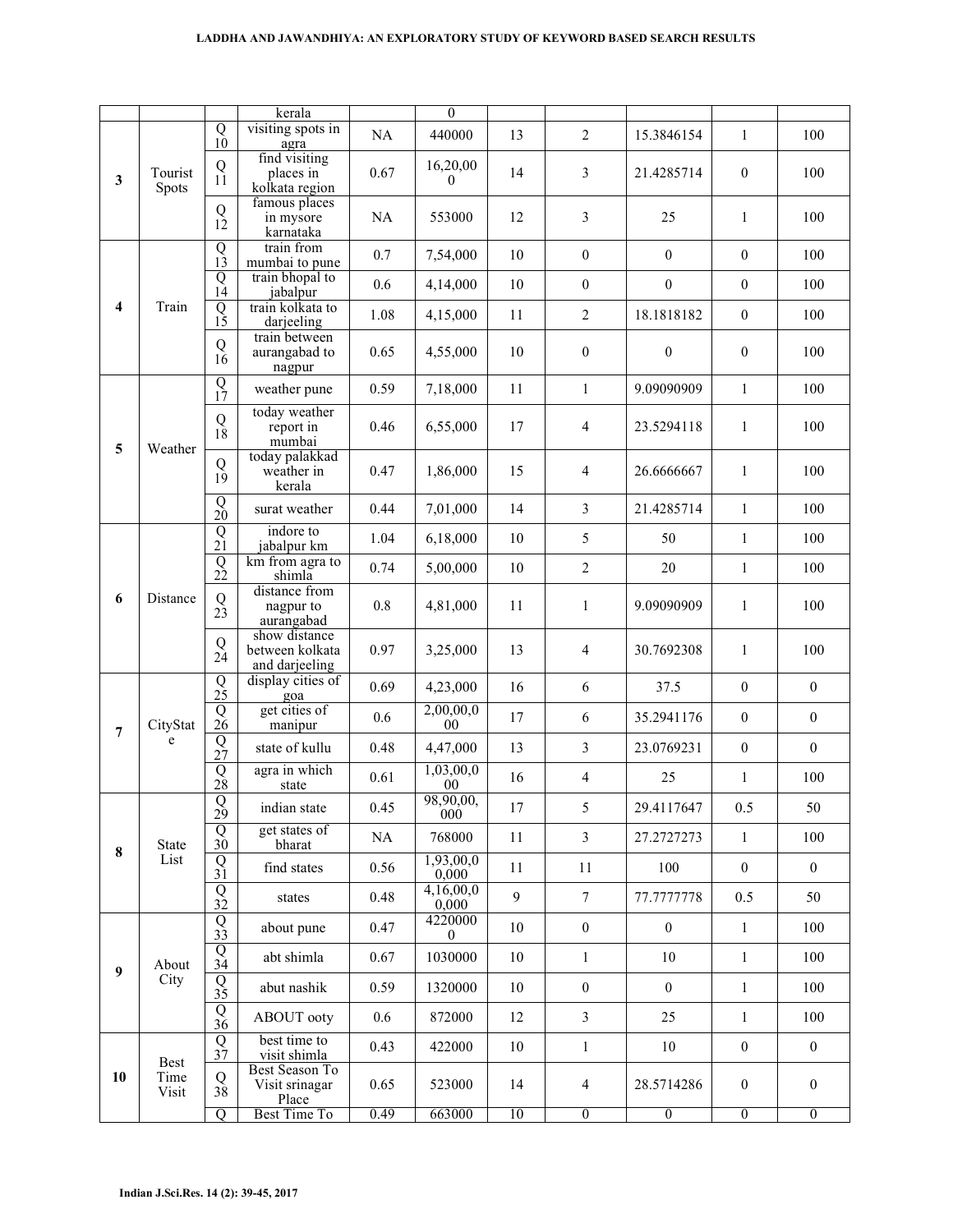#### **LADDHA AND JAWANDHIYA: AN EXPLORATORY STUDY OF KEYWORD BASED SEARCH RESULTS**

|    |                  | 39                                      | Visit<br>coimbatore                       |      |                             |    |                  |                  |                  |                  |
|----|------------------|-----------------------------------------|-------------------------------------------|------|-----------------------------|----|------------------|------------------|------------------|------------------|
|    |                  | Q<br>$40^{\circ}$                       | best season to<br>visit kolkata<br>place  | 0.67 | 1640000<br>$\theta$         | 10 | $\boldsymbol{0}$ | $\mathbf{0}$     | $\mathbf{0}$     | 0                |
| 11 | Flight           | $\overline{Q}$<br>$4\tilde{1}$          | Flight from<br>delhi to mumbai            | 0.54 | 1270000<br>$\Omega$         | 15 | $\boldsymbol{0}$ | $\mathbf{0}$     | 0.5              | 50               |
|    |                  | $\overline{Q}$<br>$\overrightarrow{42}$ | flight from delhi<br>to srinagar          | 0.52 | 446000                      | 14 | $\mathbf{0}$     | $\boldsymbol{0}$ | 0.5              | 50               |
|    |                  | ${\bf Q}$<br>$4\tilde{3}$               | Flight from<br>lucknow to<br>guwahati     | 0.5  | 448000                      | 14 | $\boldsymbol{0}$ | $\boldsymbol{0}$ | 0.5              | 50               |
|    |                  | Q<br>44                                 | flight from<br>mumbai to<br>bhopal        | 0.3  | 486000                      | 15 | $\boldsymbol{0}$ | $\boldsymbol{0}$ | 0.5              | 50               |
|    | Hotel            | $\overline{Q}$<br>$4\overline{5}$       | hotels in<br>coimbatore                   | 0.66 | 1570000                     | 17 | $\boldsymbol{0}$ | $\mathbf{0}$     | $\mathbf{1}$     | 100              |
| 12 |                  | Q<br>46                                 | find list of<br>hotels at<br>trivandrum   | 0.77 | 540000                      | 17 | $\overline{2}$   | 11.7647059       | $\mathbf{1}$     | 100              |
|    |                  | $\overline{Q}$<br>$4\tilde{7}$          | accommodation<br>in srinagar              | 0.59 | 718000                      | 17 | $\overline{3}$   | 17.6470588       | $\mathbf{1}$     | 100              |
|    |                  | $\overline{Q}$<br>$\overrightarrow{48}$ | resort in bhopal                          | 0.56 | 553000                      | 17 | $\overline{4}$   | 23.5294118       | $\mathbf{1}$     | 100              |
|    |                  | $\overline{Q}$<br>$\overrightarrow{49}$ | guest house in<br>ooty                    | 0.45 | 516000                      | 17 | $\boldsymbol{0}$ | $\boldsymbol{0}$ | $\mathbf{1}$     | 100              |
| 13 | Hotel<br>Type    | $\frac{Q}{50}$                          | cheap hotel at<br>Nagpur                  | 0.66 | 489000                      | 17 | $\overline{c}$   | 11.7647059       | $\mathbf{1}$     | 100              |
|    |                  | Q<br>5 <sup>1</sup>                     | list of cheap<br>hotels in<br>Ahmedabad   | 0.83 | 543000                      | 17 | $\overline{2}$   | 11.7647059       | $\mathbf{1}$     | 100              |
|    |                  | $\frac{Q}{52}$                          | find budget<br>hotels of pune             | 0.76 | 2580000<br>$\boldsymbol{0}$ | 17 | $\mathbf{1}$     | 5.88235294       | $\mathbf{1}$     | 100              |
|    |                  | $\overline{Q}$<br>53                    | budget hotel in<br>Chennai                | 0.55 | 674000                      | 17 | $\mathbf{1}$     | 5.88235294       | $\mathbf{1}$     | 100              |
| 14 | Hotel<br>Ratings | $\overline{Q}$<br>$5\tilde{4}$          | four star hotels<br>in Amritsar           | 0.68 | 526000                      | 17 | $\boldsymbol{0}$ | $\boldsymbol{0}$ | $\mathbf{1}$     | 100              |
|    |                  | Q<br>$5\overline{5}$                    | find 3 star hotel<br>in mangalore         | 0.61 | 508000                      | 17 | $\mathbf{1}$     | 5.88235294       | $\mathbf{1}$     | 100              |
|    |                  | $\frac{Q}{56}$                          | 2 star hotels in<br>maharashtra<br>Mumbai | 1.01 | 1930000<br>$\mathbf{0}$     | 17 | $\boldsymbol{0}$ | $\boldsymbol{0}$ | $\boldsymbol{0}$ | $\boldsymbol{0}$ |
|    |                  | $\frac{Q}{57}$                          | five star<br>accommodation<br>in indore   | 0.9  | 292000                      | 17 | $\overline{2}$   | 11.7647059       | $\mathbf{0}$     | $\mathbf{0}$     |

#### Time Comparision

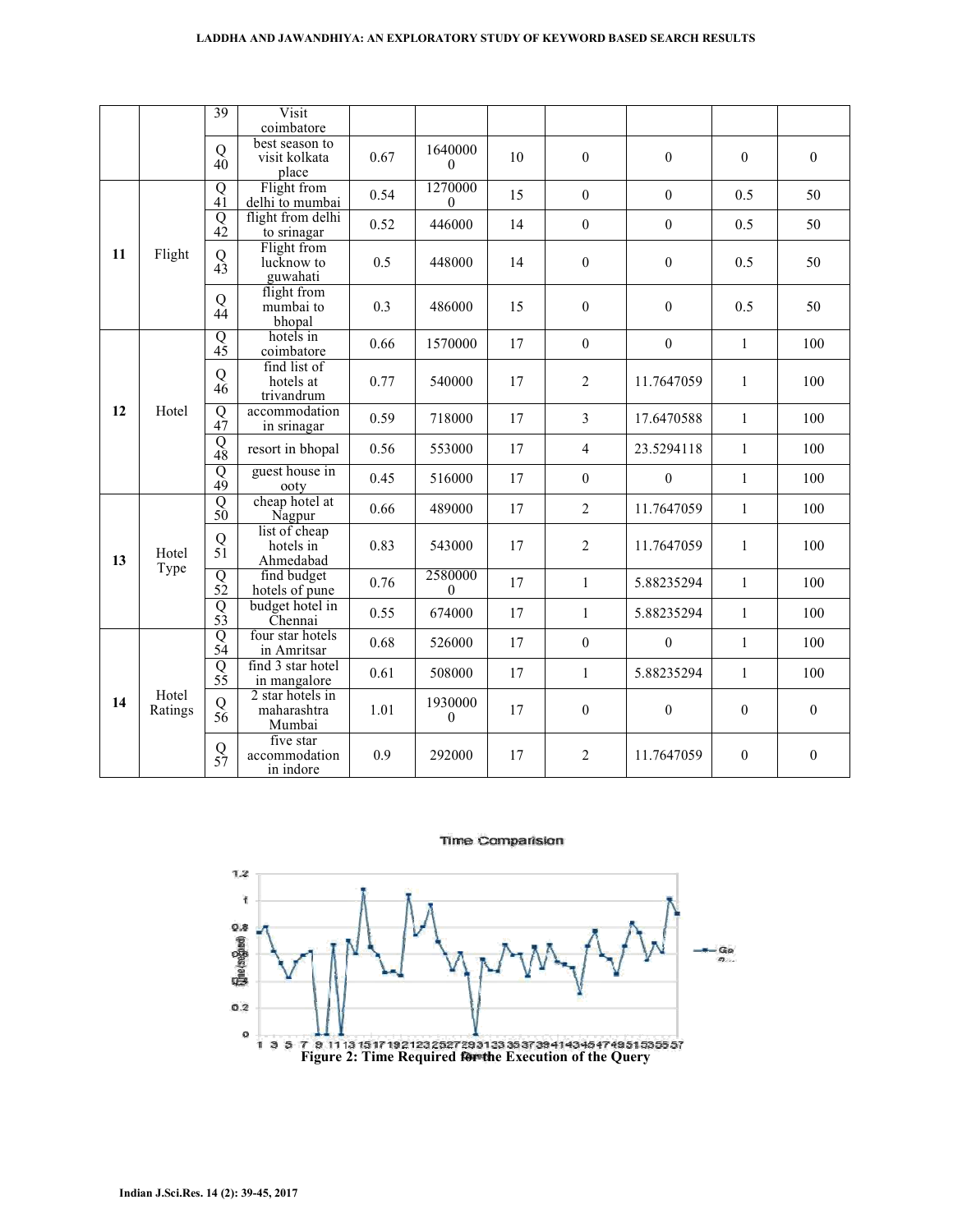

**Figure 3: Graphical Analysis of Irrelevant Results** 



### **Figure 4: Graphical Analysis of Relevant Results**

# **CONCLUSION**

 Search Engine is one of the commonly used popular tools for searching the information on WWW. SE's provides the re-sources that help the end user to search any sort of information on the web in a simple and convenient way. The purpose of this study is to presents the extensive review and analysis of most popular search engine Google .From our analysis of the results provided by Google SE, we conclude that Google is providing the best results till date. People like to search information on Google as it provides user friendly interfaces. It performs better than the other search engines but still the scope is there to design smart and intelligent SEMANTIC SE to improve the performance by providing more direct, relevant and precise results in less time. In the future, our work will focus on the deeper and broader research in the field of intelligent semantic search, with the purpose of concluding the current situation of the field and promote

the further development of intelligent semantic search engine technologies.

### **REFERENCES**

- Maxymuk J., 2008. "No search limits", Bottom Line: Managing Library Finances, the, **21**(4):132–134.
- Lewandowski D., 2011. "The retrieval effectiveness of search engines on navigational queries", Aslib Proceedings, **63**(4):354–363.
- Large A. and Moukdad H., 2000. "Multilingual access to web resources: an overview", Program: electronic library and information systems, **34**(1):43–58.
- Arnold S., 2006. "Search: the new application platform", Electronic Library, **24**(2):121–125.